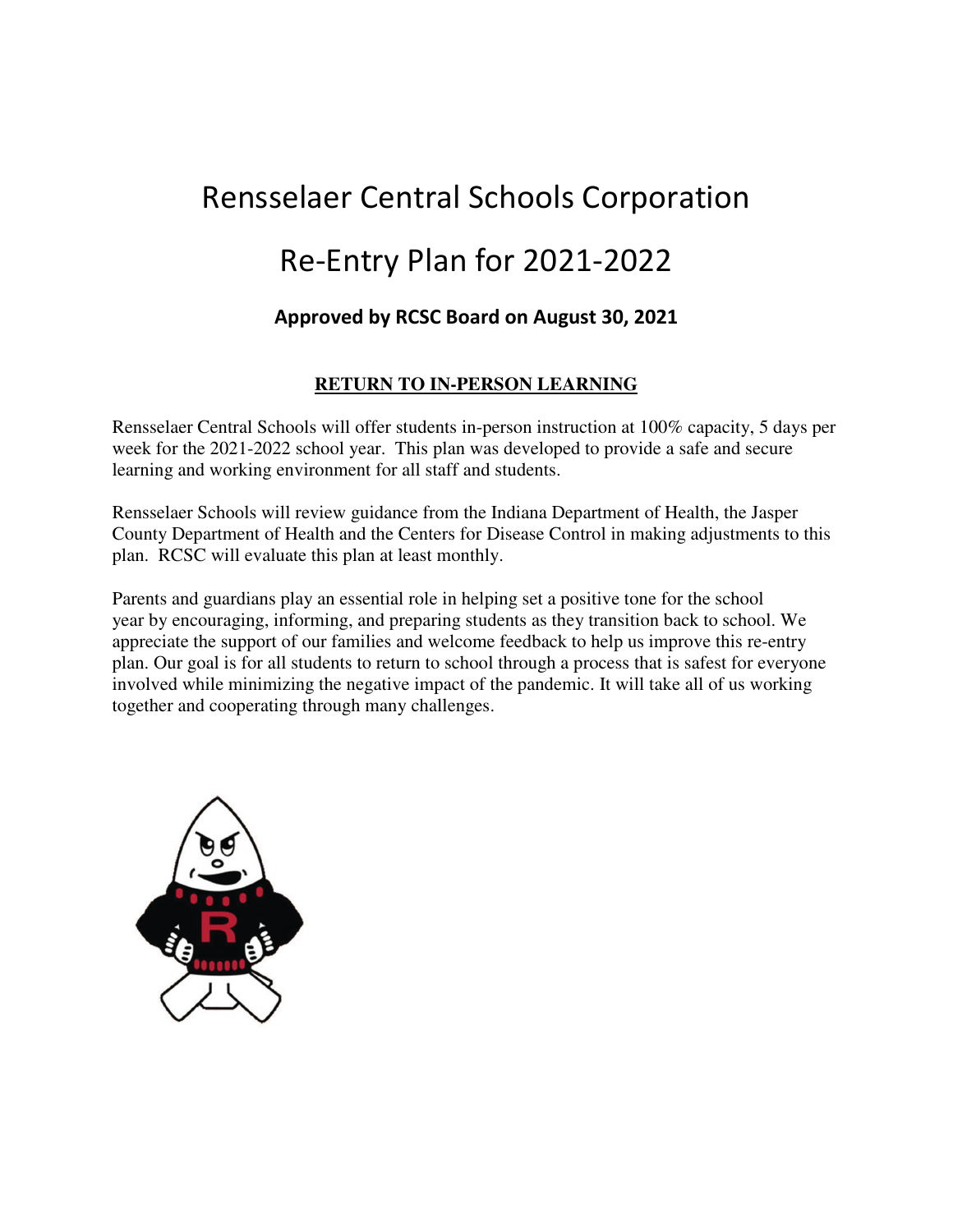## **School Protocols**

## **Absences and Positive COVID 19 cases**

Student and staff absences will be monitored and COVID cases recorded on a daily basis.

#### **Facial Coverings**

Facial coverings that cover the nose and mouth are recommended but optional on school grounds. According to federal regulations, facial coverings are required on school buses.

## **Enhanced Cleaning**

High touch areas will be cleaned and sanitized to reduce the potential for infection. This includes desks, doorways, chairs and restrooms.

Shared items will be limited and cleaned after student use.

## **Hand Washing**

Students will be taught proper hand washing techniques and will be expected to wash their hands before eating, entering/exiting the building and when using the restroom.

## **Water Fountains and Bottle Filling Stations**

Water fountains will be on in the building but students and staff are encouraged to use the water bottle filing stations.

#### **Athletics, Extracurricular, Co-Curricular Activities and Events**

Attendance may be restricted based on capacity and the ability to meet social distancing requirements.

## **Volunteers and Guests**

Classroom volunteers and guests will be permitted. However, any guests entering the building will be required to wear a mask unless fully vaccinated or six feet of separation can be maintained.

## **Food Service**

Food selection and distribution will be designed to reduce the spread of infection. Tables will be cleaned after each lunch period.

## **Transportation**

All buses will be disinfected daily. High touch areas will be cleaned as needed throughout the day.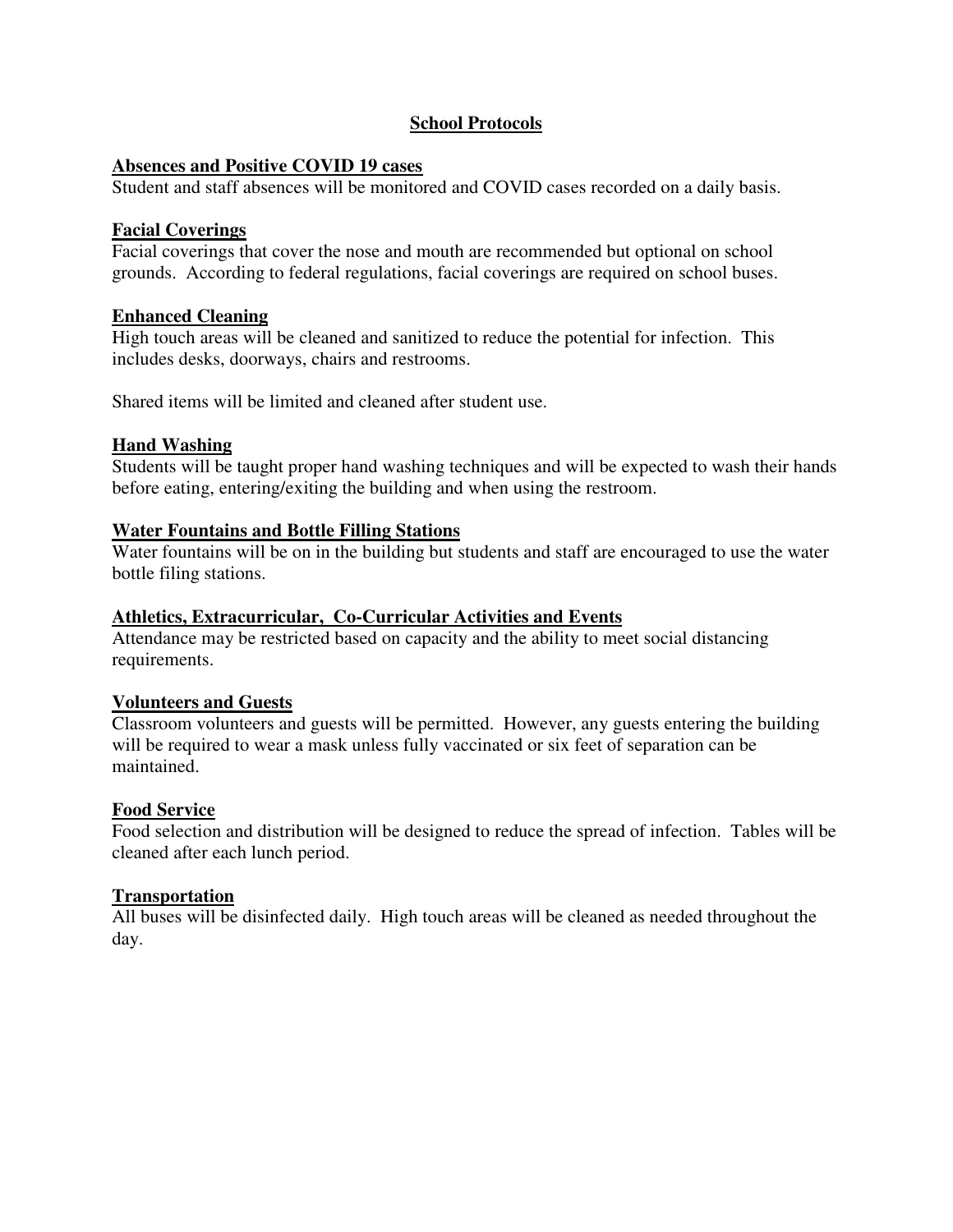## **Mitigation**

## **Screening Procedures**

It is the expectation of parents/guardians to monitor students daily and keep students home if they exhibit the following symptoms:

- Temperature of 100.4 or greater
- Congestion or runny nose
- Sore throat
- New uncontrolled cough that causes difficult breathing (For students with chronic allergic/asthmatic cough, a change in their cough from baseline.)
- Diarrhea, vomiting, or abdominal pain
- New onset of severe headache, especially with fever
- Loss of taste or smell

## **Screening Procedures for Staff**

Staff are directed to self-screen for COVID symptoms prior to coming to work to determine if they should stay home.

## **Vaccination**

Vaccination for COVID-19 is recommended but not required. The vaccine is available for individuals 12 and older at no cost.

## **Contact Tracing and Quarantine**

- When a positive Covid-19 case is confirmed, contact tracing will be performed.
- Individuals who have been within six feet for a total of 15 minutes of the person identified as positive for Covid 19 will be considered close contacts.
- Close contacts and their parents will be notified.

## • **RCSC will follow the requirements of the Indiana Department of Health for quarantine.**

Asymptomatic individuals, unless fully vaccinated or recovered from a COVID-19 infection within the past 90 days, who are identified as a close contact of a COVID-19 case shall quarantine, including exclusion from schools, preschools, daycare settings, employment, and public places, until:

- A. 14 days after the date of last exposure;
- B. 10 days after the date of last exposure, following additional precautions for days 11-14; or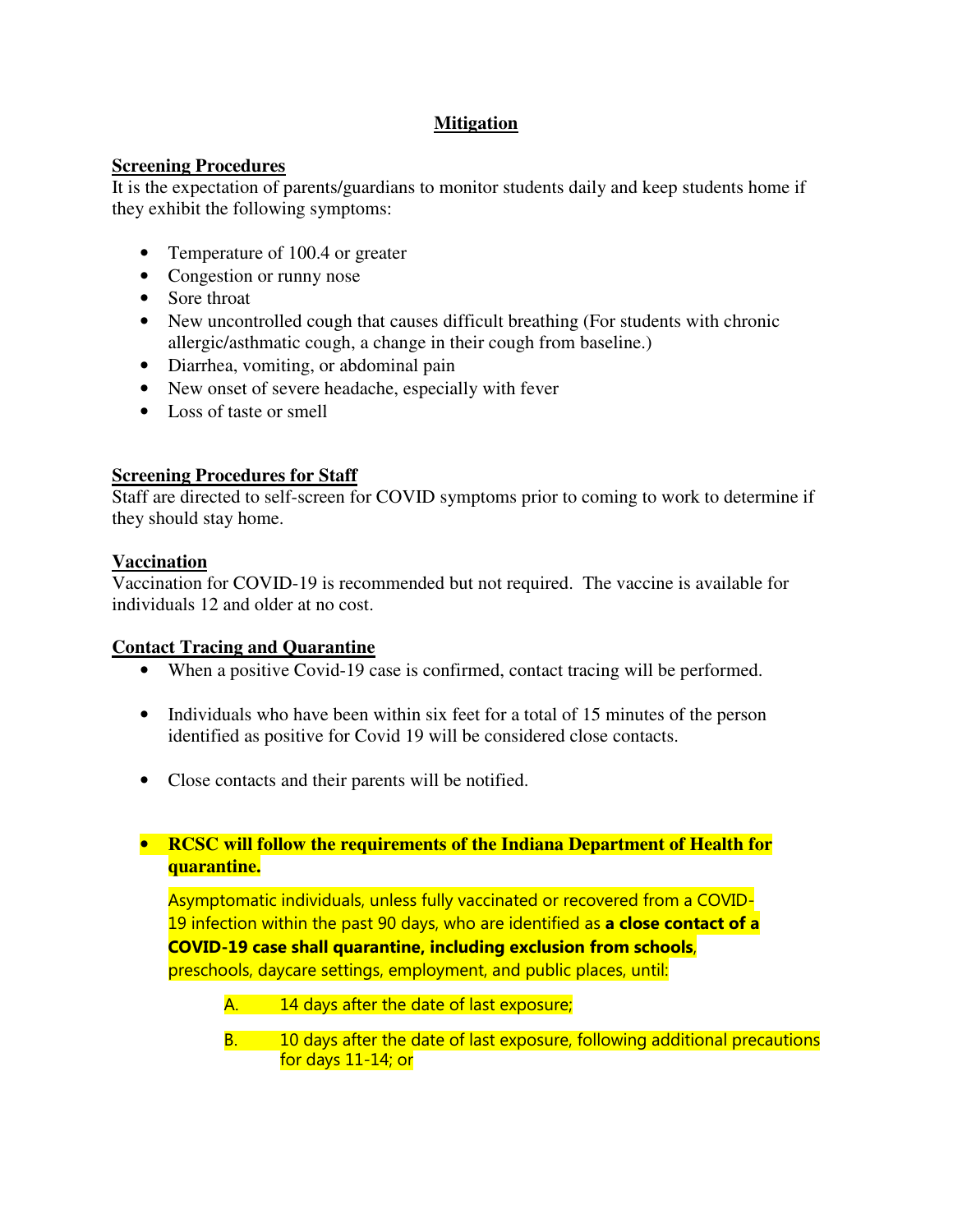C. 7 days after date of last exposure with a negative PCR test result occurring on day 5 or later, following additional precautions for days 8-14.

- If close contacts develop Covid, procedures will be reviewed.
- The RCSC School Board will review the reopening plan at least monthly.

#### **Vaccination and Quarantine**

Vaccinated individuals with an exposure to someone with suspected or confirmed COVID-19 **are not required to quarantine**, if they meet all of the following criteria:

- Fully vaccinated with both doses of 2-dose series and two weeks has elapsed since the second dose.
- Fully vaccinated with a single dose of a single-dose vaccine and two weeks have passed since the dose.
- Have remained asymptomatic since the current COVID-19 exposure,

## **Exhibiting COVID-like Symptoms**

If an individual exhibits symptoms consistent with COVID-19, they will be sent home and presumed to have COVID until such time as a health care provider determines the illness is caused by something else and provides a note for return.

Without a health care provider's note, the individual will need to stay home for 10 days and be fever-free for 24 hours without the use of fever-reducing medication.

If a student or staff member is exhibiting symptoms consistent with COVID-19 but tests negative with an antigen (rapid) test, the individual may be directed to get a PCR test to confirm with the school nurse. A PCR test is considered more reliable than antigen tests in determining if an individual is COVID positive.

Only results from a health care setting will be accepted.

## **COVID Isolation Areas**

Students who exhibit COVID-like symptoms will be sent to isolation areas to await pickup

## **School Closure**

Decisions on whether part or all of a school will need to close will be made in consultation with the Jasper County Health Department. This decision will be influenced by the number of students who have to quarantine and the ability to staff a building in addition to other considerations.